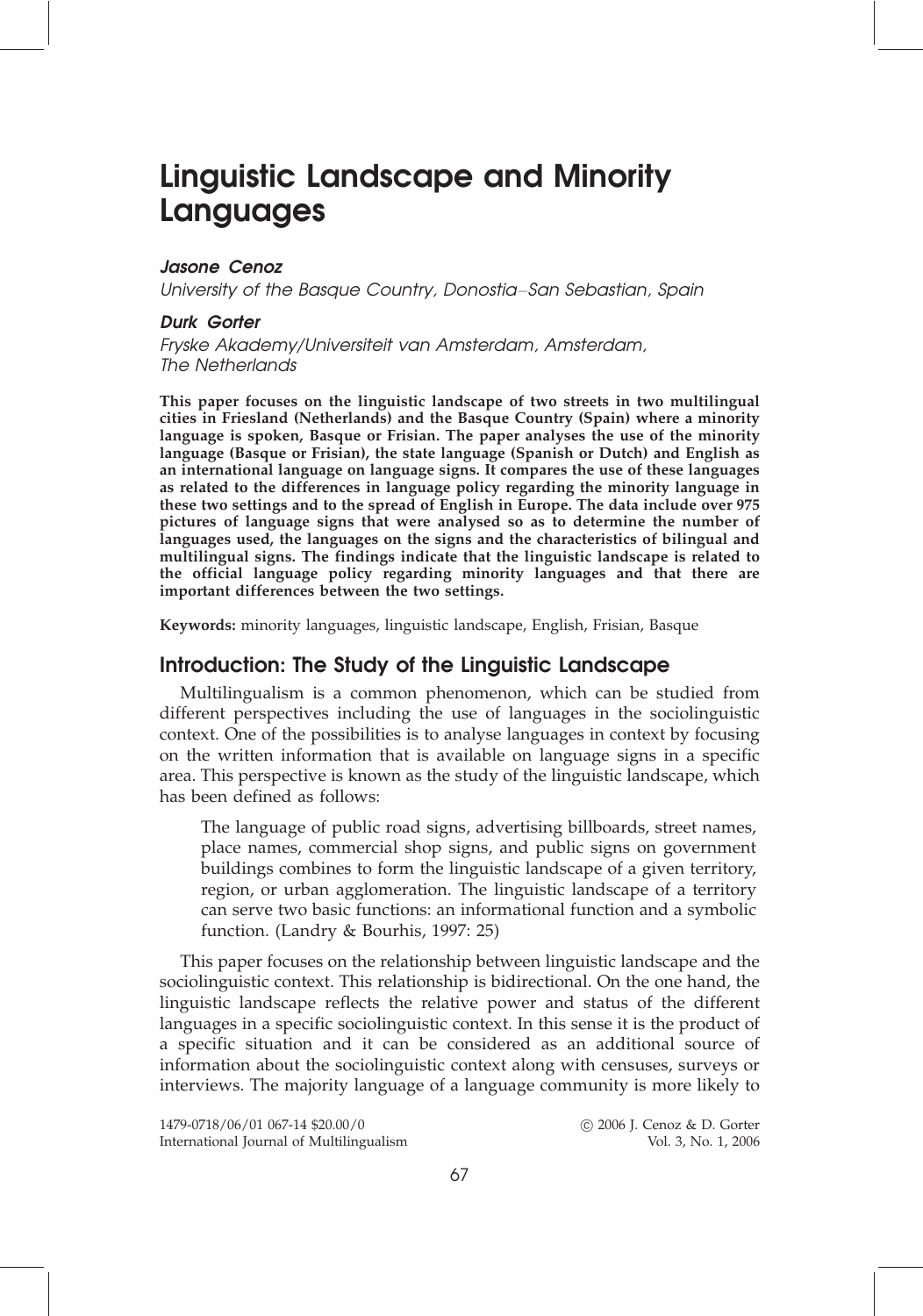be used more often in place names or commercial signs while the minority language or languages will not be as common (see for example Ramamoorthy, 2002; Xiao, 1998). On the other hand, the linguistic landscape contributes to the construction of the sociolinguistic context because people process the visual information that comes to them, and the language in which signs are written can certainly influence their perception of the status of the different languages and even affect their own linguistic behaviour. The linguistic landscape or parts of the linguistic landscape can have an influence on language use.

The study of the linguistic landscape is particularly interesting in bilingual and multilingual contexts. The linguistic landscape can provide information about the sociolinguistic context and the use of the different languages in language signs can be compared to the official policy of the region and to the use of the language as reported in surveys. The study of the linguistic landscape can also be interesting because it can provide information on the differences between the official language policy that can be reflected in topdown signs such as street names or names of official buildings and the impact of that policy on individuals as reflected in bottom-up signs such as shop names or street posters.

This paper focuses on a comparison of the use of different languages in the linguistic landscape of one central shopping street in Donostia–San Sebastian in the Basque Country and one similar street in Ljouwert-Leeuwarden in Friesland, The Netherlands.

The study of the linguistic landscape of a single street was also reported by Rosenbaum et al. (1977). This study analysed sign counts along with transactions, planted encounters and interviews in Keren Kayemet Street in Jerusalem. The study of language signs is limited to analysing the use of the Roman and the Hebrew script on the signs. The results of the analysis indicate that the Roman script is more common on bottom-up than top-down signs and show the differences between official language policy supporting the use of Hebrew-only signs and the most common use of other languages (mainly English) in commercial signs.

The sociolinguistic context in which our study was carried out is also based on one street in each city but presents important differences when compared to the study reported by Rosenbaum et al. (1977): (1) the two languages (Basque/ Spanish or Frisian/Dutch) are official languages; (2) there are no specific districts in the two cities (Donostia, Ljouwert) which can be considered Basque/Frisian or Spanish/Dutch in the sense of being inhabited predominantly by Basque/Frisian or Spanish/Dutch speakers.

# Background Information on Both Language Groups

#### Friesland

Friesland is one of the 12 provinces of the Netherlands. The province is located in the Northwest. Its territory has a surface of  $3360 \text{ km}^2$  (a bit more than Luxemburg). Friesland has a population of 643,000 (2004), which is equal to 190 inhabitants per  $km^2$  (cf. the Netherlands: 16.0 million inhabitants; 470 per km<sup>2</sup>). The capital is Leeuwarden (Fr. Ljouwert), which has some 91,000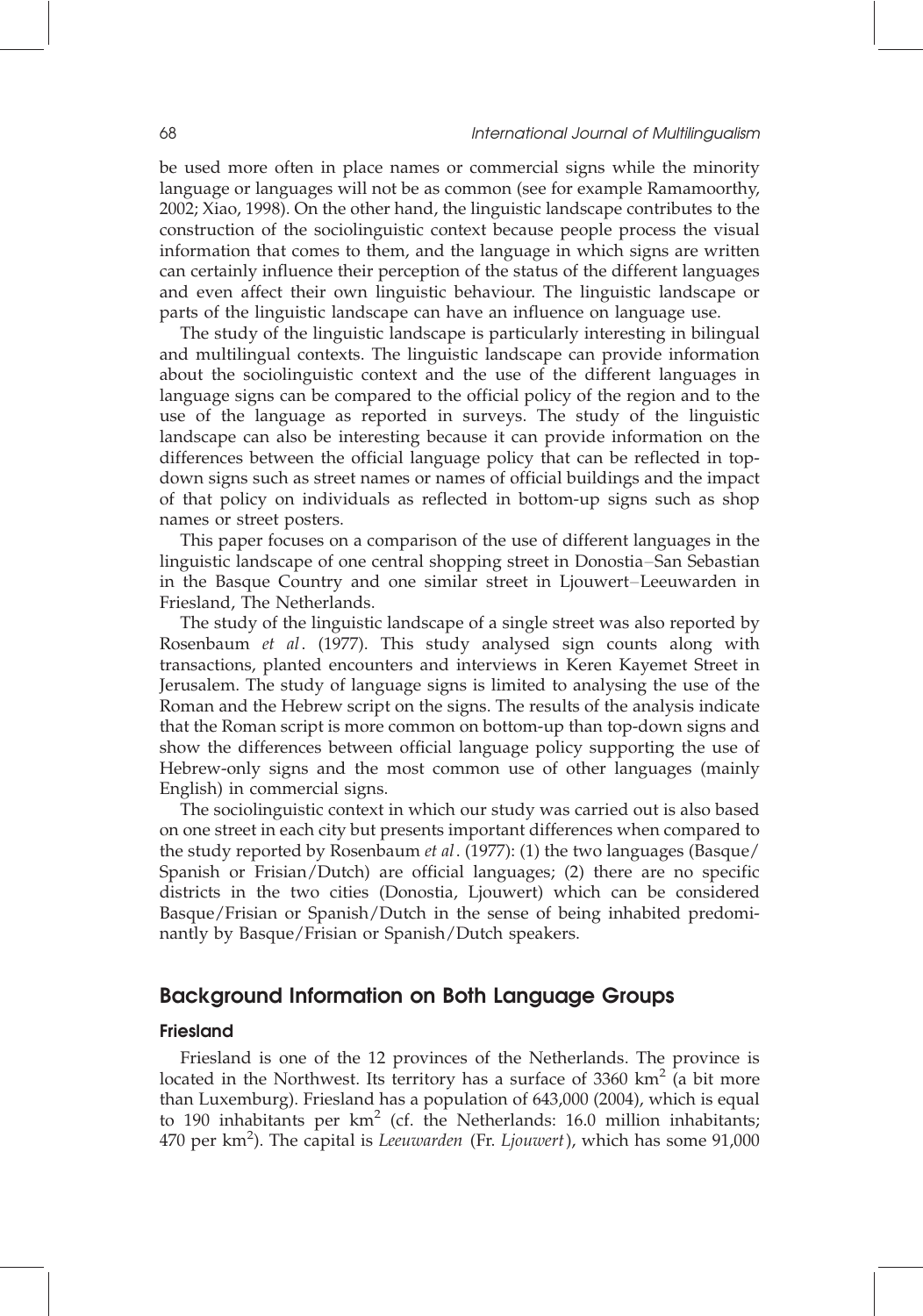#### Linguistic Landscape and Minority Languages 69

inhabitants. A dense pattern of over 300 villages with only a few larger towns is typical for Friesland; the tiniest villages may have less than 25 inhabitants.

Approximately 94% of the population can understand Frisian, 74% can speak Frisian, 65% can read it and 17% can write the language (Gorter  $\&$ Jonkman, 1995). Over the last 25 years or so, a slow decline has been observed in speaking proficiency and some increase in writing abilities. There is, however, an increased language shift among the younger generations towards Dutch as a first language (Gorter, 2005).

The use of Frisian shows an uneven pattern over differing social domains. In the domains of the family, work and the village community Frisian demonstrates a relatively strong position, where still a small majority of the population habitually uses Frisian. In the more formal domains of education, media, public administration and law, Dutch dominates (Gorter *et al.*, 2001).

The Frisian language has been officially recognised as the second language of the Netherlands. That formal recognition has entailed moderate promotion of the language by the authorities of the state and the province. Certain provisions for the use of Frisian have been made in a process of legal codification. There is general political agreement that the government has a duty in protecting and promoting Frisian.

However, the policy plans have a noncommittal character and they have hardly been implemented (Gorter, 2001). The power of the taken-forgrantedness of Dutch appears stronger than the formal operation of the language policy intentions.

### Basque Country

The Basque Country extends over an area of approximately  $20,700 \text{ km}^2$  in the North of Spain and the South of France at the Atlantic border. It covers the Basque Autonomous Community, the region of Navarre and Iparralde. The total Basque population is approximately three million, 91% being Spanish citizens. The percentage of bilinguals (Basque-Spanish or Basque-French) for the whole of the Basque Country is 22% and 14.5% are passive bilingual (only comprehension skills in Basque and limited production). With a few exceptions, the rest of the population is monolingual Spanish or French. According to a recent survey (Euskararen Jarraipena, 2003), the number of bilinguals in the Basque Autonomous Community, where the city of Donostia-San Sebastian is located, is increasing and currently comprises 29% of the population. The number of bilinguals (Basque–Spanish) in the city of Donostia–San Sebastian is higher, 33% of the population. San Sebastian has approximately 180,000 inhabitants.

Basque and Spanish have been official languages in the Basque Autonomous Community since 1979. The Basque Government has actively encouraged the use of Basque as the language of instruction and at present 83% of kindergarten/primary schoolchildren and 65% of secondary schoolchildren have this language as a language of instruction (see also Cenoz, 2001, 2005). Apart from promoting the use of Basque in education, the Basque Government has created specific institutions to teach and promote the use of Basque in other sectors such as government services, the media or private companies.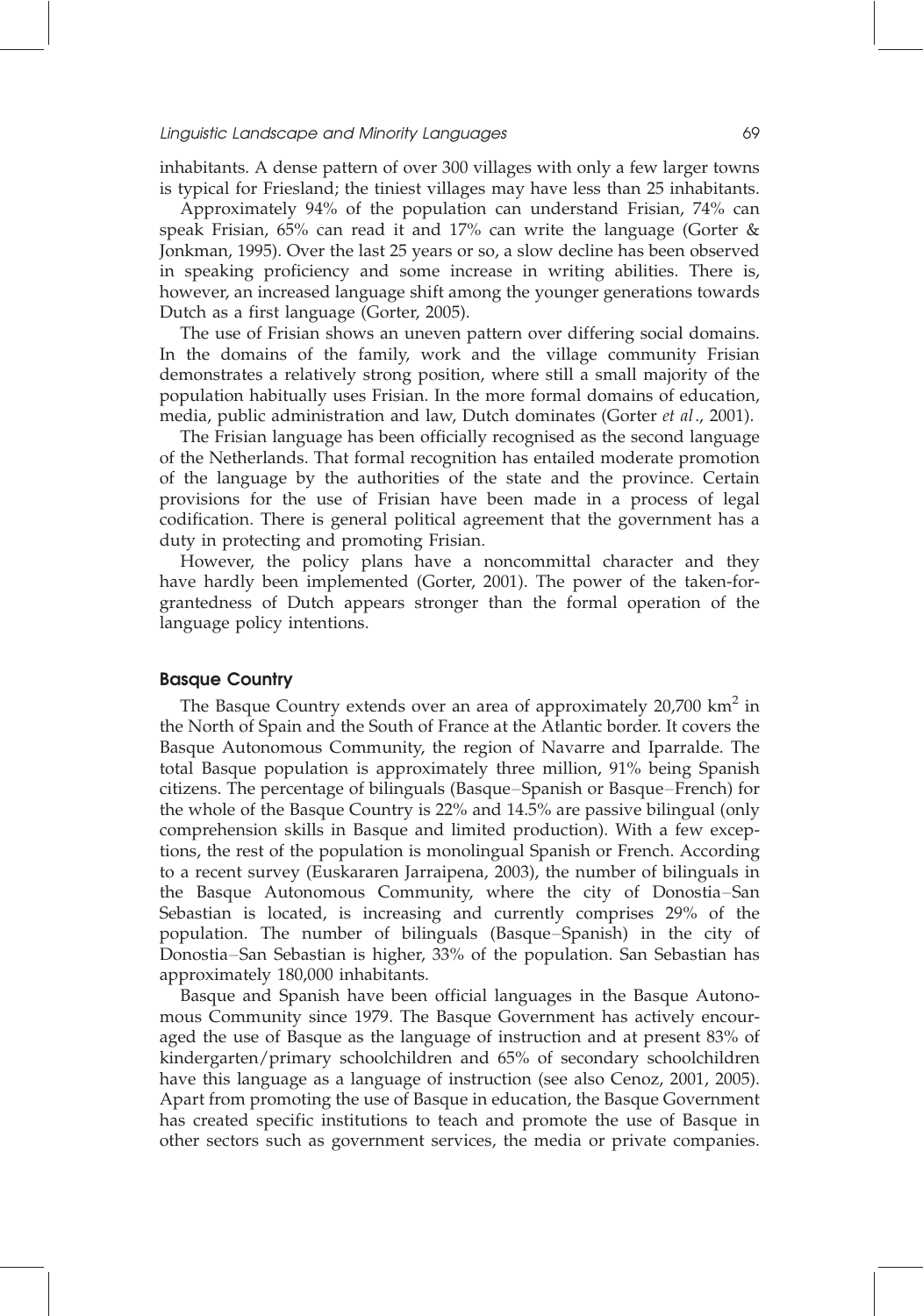This policy has had some effect in restoring the status of Basque and reversing language shift, but in spite of the support given by the Basque Government, Basque is still a language at risk and according to the 2001 survey, only 11.9% of the population use it more than Spanish and 6.8% of the population consider that they use Basque as much as Spanish (Euskararen Jarraipena III, 2003).

## The Use of English in Friesland and the Basque Country

The increasing spread of English in Europe can also be seen both in Friesland and in the Basque Country. In both regions English is becoming part of the linguistic landscape. English is taught at schools in Friesland from the end of primary school (10 year olds), whereas in the Basque Country, English is taught in most schools from the age of four. In Friesland the self-assessed ability in English is rather high as over 70% rates its knowledge of English as 'good' or 'very good' (Eurobarometer, 2001). The knowledge and use of English in the Basque Country is more limited as compared to other regions in Central and Northern Europe (see also Cenoz & Jessner, 2000).

The use of English in commercial signs does not seem to be intended to transmit factual information but is used for its connotational value. As Piller (2001, 2003) points out, the audience can recognise that the message is in English and this activates values such as international orientation, future orientation, success, sophistication or fun orientation.

# Research Questions

This paper analyses the differences between Friesland and the Basque Country, mainly in an urban context. The study of the linguistic landscape is very interesting in the context of minority languages such as are in use in the Basque Country and in Friesland in order to see the relative use of the different languages (Basque, Spanish, English in the first case and Frisian, Dutch and English in the second) and the differences between official top-down and bottom-up signs and the use of English.

The specific research questions of this study are the following:

- (1) Which are the languages displayed in the linguistic landscape of Donostia-San Sebastian and Ljouwert-Leeuwarden respectively, and their relative weight?
- (2) What are bilingual and multilingual signs like?

# **Methodology**

The corpus of this study includes a complete inventory of the linguistic landscape of just one street in the Basque Country and one street in Friesland, based on the example of the study of the use of English in Keren Kayemet Street in Jerusalem, Israel (Rosenbaum et al., 1977). The streets selected for this study were 'Bulevar-Boulevard', one of the central shopping streets of Donostia-San Sebastian and 'Nijstêd-Nieuwestad' in the centre of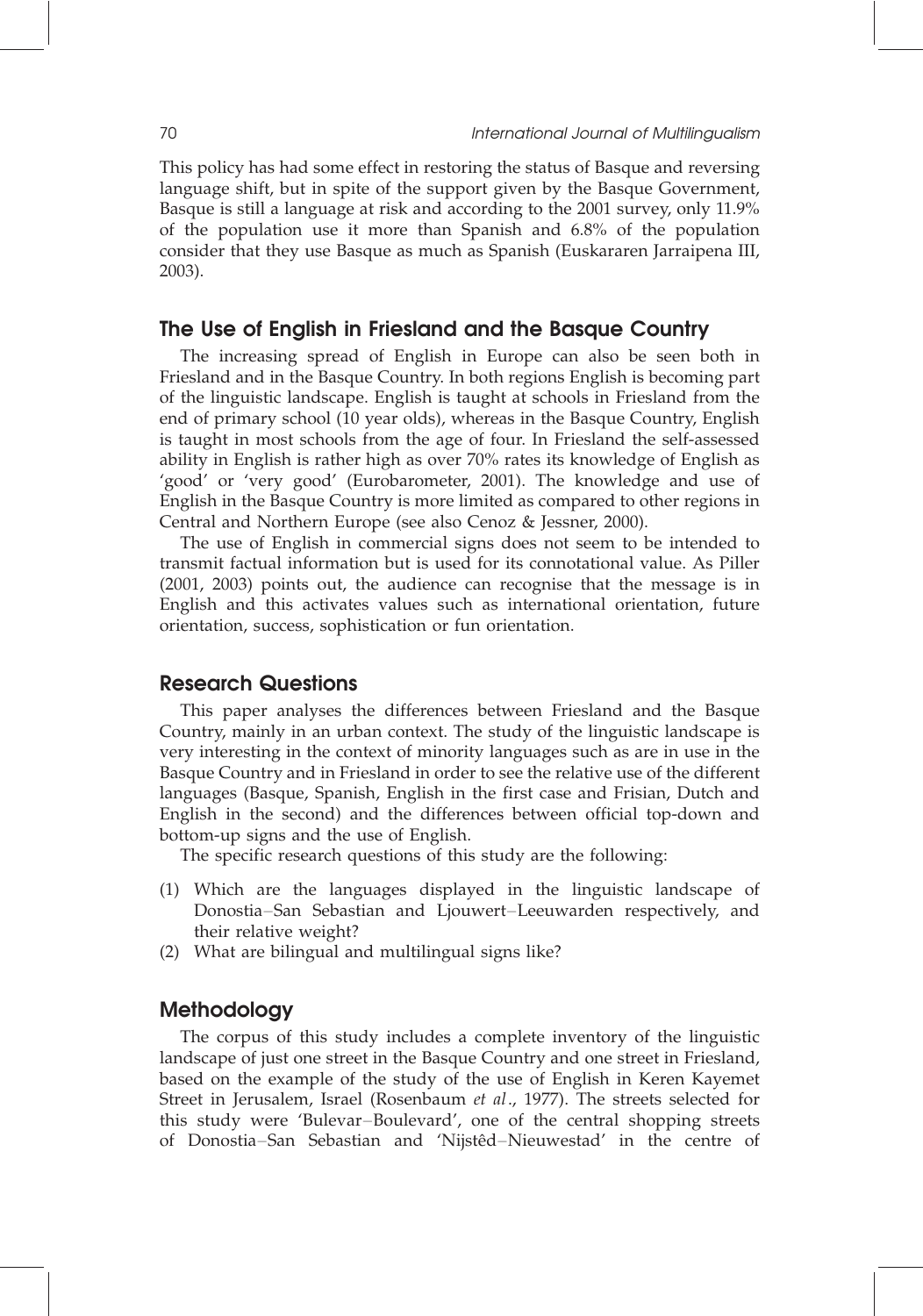Ljouwert-Leeuwarden. Both of these streets have a length of approximately 600 m.

In contrast to the study by Rosenbaum et al. (1977), our approach involved taking digital pictures of all texts we saw on the street. We took a total of 975 pictures. In many cases we took more than one picture of the same text or sign or combination of signs. In the end we distinguished 207 different units, 104 in Donostia and 103 in Ljouwert.

The codification of the different pictures presents some difficulties and some decisions had to be taken. One of the most important decisions is to establish the unit of analysis. After excluding other possibilities it was decided that in the case of shops and other businesses each establishment but not each sign was the unit of analysis, that is, it was considered 'one single sign' for the analysis. So, when a bank or a shop had its name on the front but also a number of advertising posters on the windows it was considered one sign (or one unit). This decision is based on the fact that all the signs in one establishment, even if they are in different languages, have been the result of the languages used by the same company give an overall impression because each text belongs to a larger whole instead of being clearly separate. Therefore, we went to great lengths to even include in the pictures also very small texts such as those on the side of a sunshade or a safety-rack with the brand name which would hardly be noticed by someone passing by, but these texts were included in the larger whole of the establishment as unit of analysis. In spite of the decisions taken for the codification there is a degree of arbitrariness involved in the process but in coding them independently of each other both authors agreed in over 98% of cases.

We developed a coding scheme that included 16 variables (based on Ben-Rafael et al., 2001; this volume) and we will refer to the most general ones in this paper. These include the type of sign, branch, the number of languages on the sign, the languages on the sign, top-down versus bottom up signs, first language on bilingual signs, signs of the languages on bilingual signs and type of font on bilingual signs.

The two streets are commercial streets and they have different types of shops: clothing (47 in Ljouwert; 32 in Donostia), books (1 in Ljouwert; 1 in Donostia), food (1 in Ljouwert; 6 in Donostia), furniture (7 in Ljouwert; 1 in Donostia), computers (2 in Ljouwert; 2 in Donostia), etc. By far most of them are independent small shops (73% in Ljouwert; 78% in Donostia) and few belong to a national or international chain. There is the category of 'other' into which 3% in Ljouwert and 12% in Donostia of the remaining signs were classified. These include graffiti, commercial and noncommercial posters.

# **Results**

This section shows the results of the study, which have been arranged so as to answer the two research questions: (1) which are the languages displayed? and (2) what are the characteristics of bilingual or multilingual signs?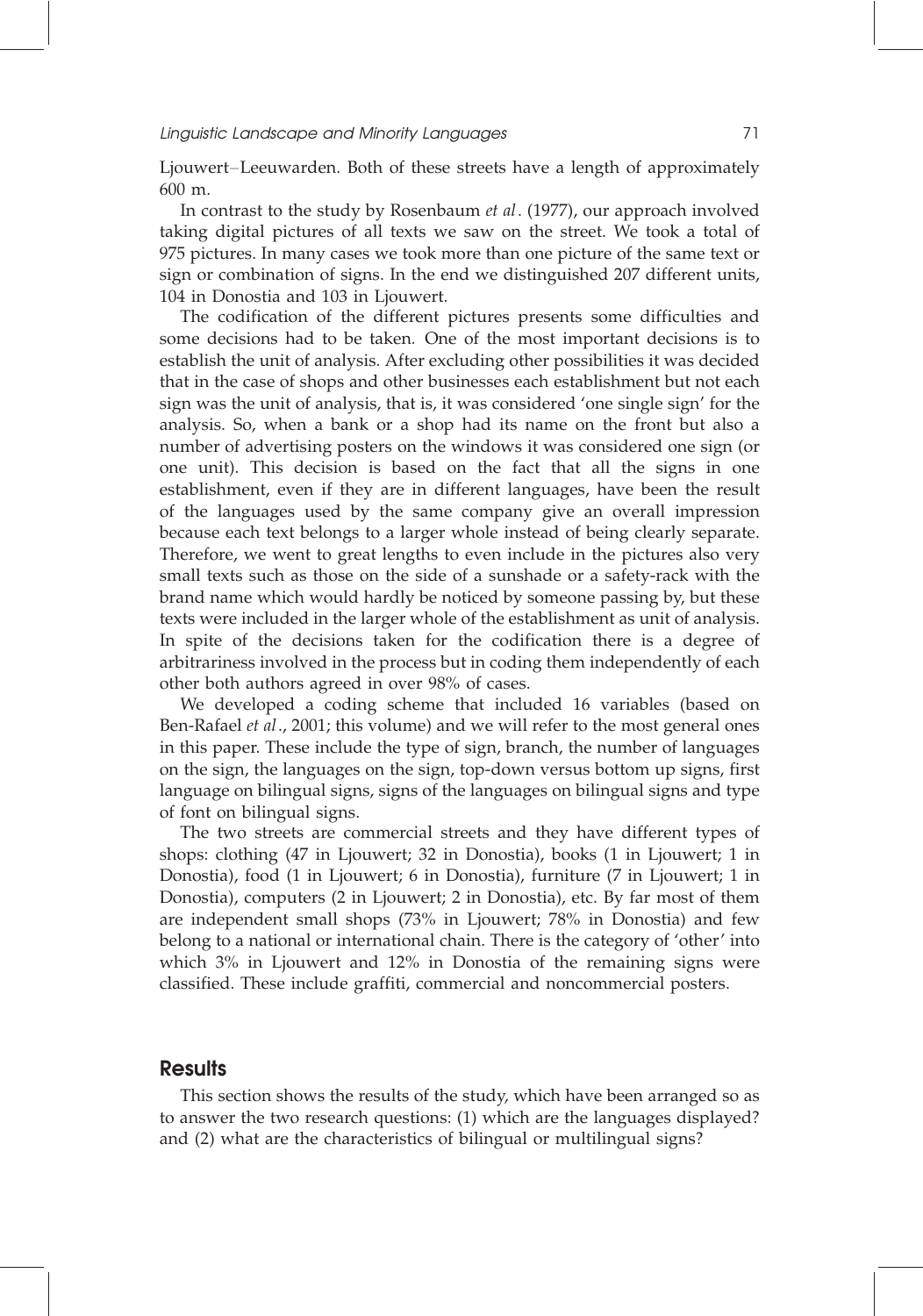

Picture A Monolingual Frisian text (translation: 'Buy a flower from Romke')



Picture B Monolingual Basque text (translation: Community meeting on the 5th of february, Thursday at 19.30 at the Ikatz community meeting place)

#### Research question 1: Languages displayed

The first question about languages displayed concerns the number of languages used in each unit of analysis (sign). Table 1 gives the results. Almost two thirds of the signs (64%) in Ljouwert only have one language, but 36% have two and 8% have three or more. So in Ljouwert most of the signs are monolingual. However, the overall picture in Donostia is quite different. Less than half (45%) of the signs are monolingual and almost as many (37%) have two languages and almost one in five (19%) have three or more languages. The overall impression in terms of bi- and multilingualism in Donostia is different from Ljouwert.

The next question is about which languages are being used and the results are given in Table 2. We are dealing with a minority language, either Frisian or Basque, with a dominant (state) language Dutch and Spanish and with English as an international language that has gained a certain presence in both contexts. Other international languages such as French or German take a modest place.

We can compare Ljouwert and Donostia for the place given to the minority language, the dominant language and English, respectively.

For the minority language we observe a substantial difference between Frisian and Basque. Frisian only appears on its own in 3% of cases and has a small presence as well in Frisian-Dutch bilingual signs and no presence in multilingual signs at all (see Picture A). The minimal presence of Frisian as a

| Number of languages | Ljouwert | Donostia |
|---------------------|----------|----------|
|                     | 64       | 45       |
|                     | 36       | 37       |
|                     | 6        | 12       |
|                     |          |          |
| $\mathsf{I}_n$      | 103      | 104      |

Table 1 Number of languages on the sign (percentages)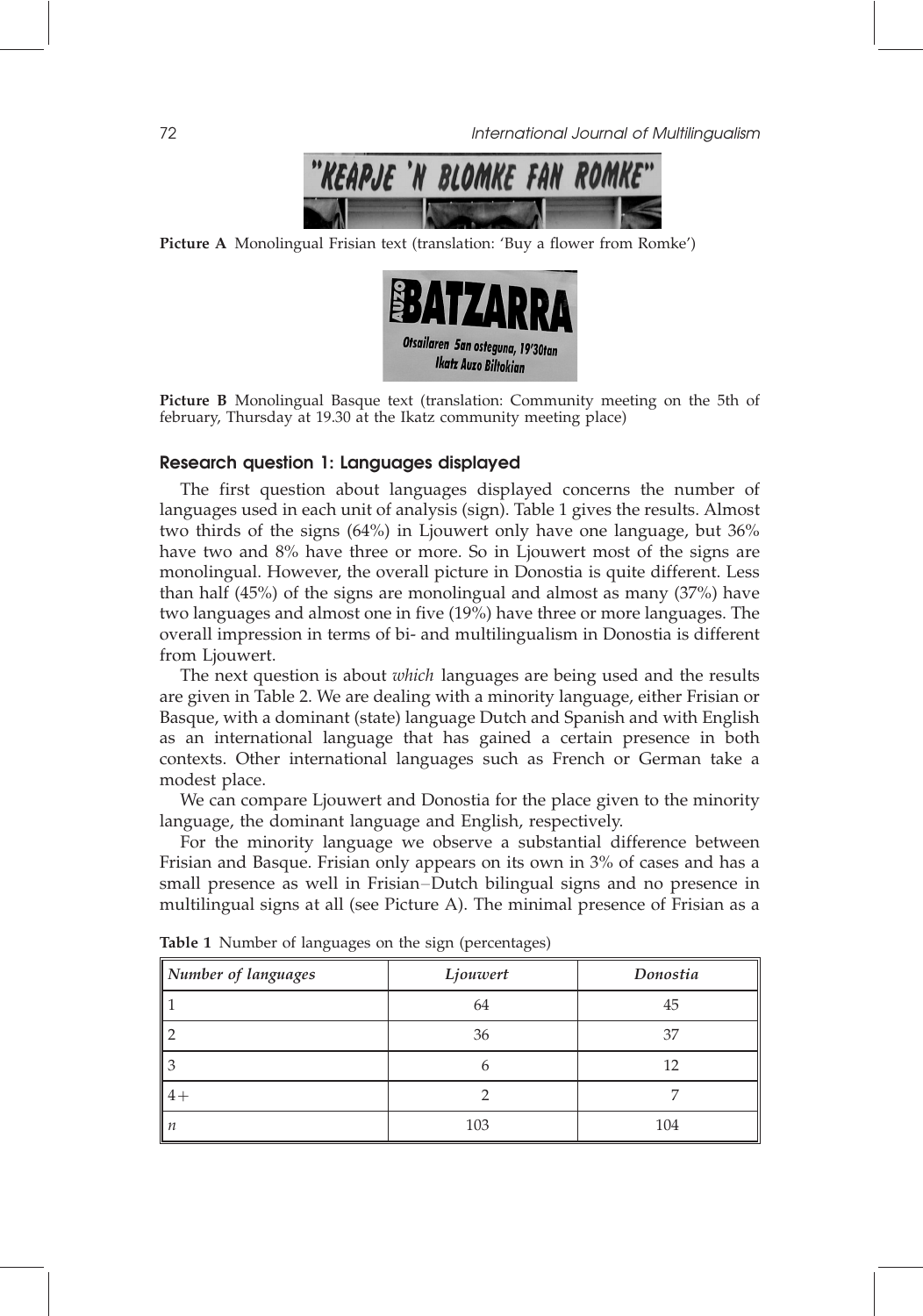|                                   | Ljouwert       | Donostia |
|-----------------------------------|----------------|----------|
| Frisian/Basque                    | 3              | 12       |
| Dutch/Spanish                     | 53             | 36       |
| English                           | 6              | 4        |
| Frisian & Dutch/Basque & Spanish  | $\overline{2}$ | 22       |
| Dutch & English/Spanish & English | 31             | 6        |
| Basque & English                  |                | 2        |
| Basque, Spanish & English         |                | 10       |
| Other combinations & languages    | 5              | 8        |
| $\boldsymbol{n}$                  | 103            | 104      |

Table 2 Language on sign (percentages)

written language on the signs reflects the modest place of the written language in society in general. Frisian is predominantly a spoken language (over half the population can speak Frisian) and the amount of documents, forms, books, journals, etc in Frisian is rather minimal when compared to Dutch (Gorter, 2001).

On the contrary, Basque has a stronger presence in monolingual signs with about one in every eight signs: 12% (see Picture B). When we take all signs together where there is Basque involved the total comprises half of all the signs (12% monolingual+22% bilingual Basque–Spanish+2% Basque–English + 10% Basque–Spanish–English + a few of the other combinations also involve Basque: together over 50%). We know that Basque is spoken by about one third of the population, but as a written language its importance is clearly shown in the linguistic landscape. The acceptance of Basque as a written language is high in all sectors of society. Here Ljouwert (Friesland) and Donostia (Basque Country) differ to a large degree.

When we turn to the socially dominant language in each case, that is Dutch in Ljouwert and Spanish in Donostia, we also see some differences, but they seem not as important. In Ljouwert Dutch is present in 91% of all signs, either monolingual Dutch in over half of the signs (53%) or bilingual or multilingual signs (31% + 2% + 5%). Dutch is not present in 9% of the signs (3% Frisian, 6% English). Therefore, Dutch is obviously the dominant language in the linguistic landscape of Ljouwert. Spanish is the most common language in Donostia with over one third of all signs in Spanish only (36%). If we add to



Picture C Monolingual English text in a clothing shop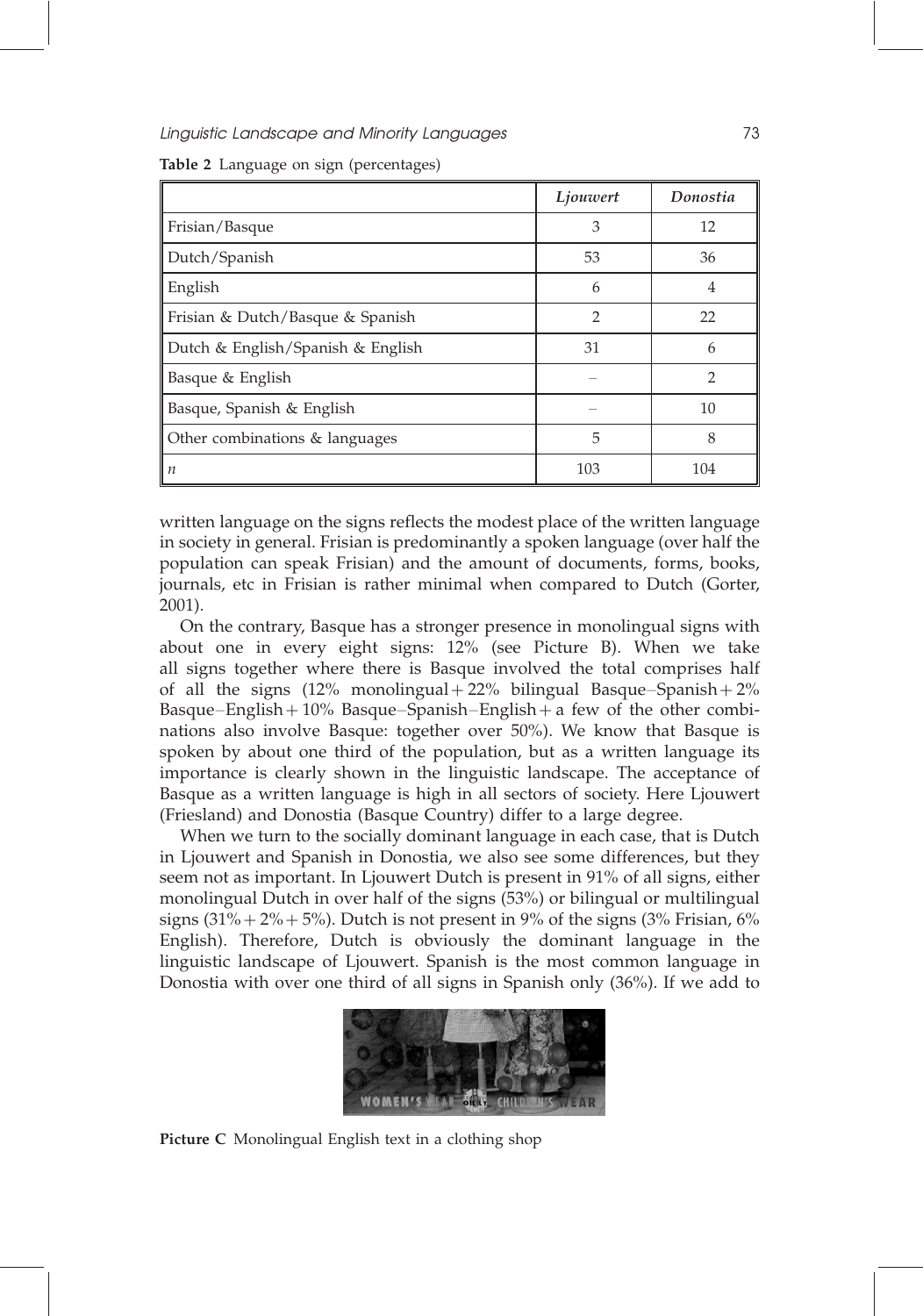this figure the bilingual and trilingual signs that also have Spanish, we see that Spanish can be found on 82% of the signs and in that sense Spanish is dominating the linguistic landscape  $(22\% + 6\% + 10\% + 8\%)$ .

The difference between Ljouwert and Donostia as far as English is concerned in monolingual signs is small with 6% and 4% respectively (see Picture C for a monolingual English sign in Ljouwert). However, when we add all the signs with a presence of English on it then we see that English is present in 37% of all signs in Ljouwert (6%-/31%) and only in 28% of all signs in Donostia  $(4\% + 6\% + 2\% + 10\% + 6\%$  of the combinations). Other foreign languages have a very limited presence, with some signs including some words in French or German.

We can conclude that Dutch and Spanish are the dominant languages and the linguistic landscape reflects this fact. Basque as a minority language also has a clear presence, whereas Frisian is hardly to be seen. English is the most important compared to other 'foreign' languages. English is stronger in Ljouwert than in Donostia.

The linguistic landscape seems to reflect the general sociolinguistic situation as well as the intensity of language policies for the minority language.

# Research question 2: The characteristics of bilingual and multilingual signs

In this section we will have a closer look at the composition of the multilingual signs. Some examples of these signs can be seen in Pictures D, E and F. Picture D was taken in Ljouwert and it is in English and Dutch. Pictures E and F are from Donostia and the both have Basque and Spanish but Picture F also has four more languages: English, German, Italian and French. We can analyse the bilingual signs according to the place the languages occupy on these signs. The way the languages are displayed vis-à-vis each other will give us further information on the relative importance given to each language. We will first look at the first language on the sign, then the size of the lettering of the language and finally the fonts of the letters used.

|                  | Ljouwert | Donostia |
|------------------|----------|----------|
| Frisian/Basque   |          | 28       |
| Dutch/Spanish    | 77       | 67       |
| English          | 20       |          |
| $\boldsymbol{n}$ | 52       |          |

#### First language on bi/multilingual signs

Table 3 The first/most prominent language on bilingual signs (percentages)

The first characteristic of the signs analysed was the order of languages in the bi/multilingual signs. The results corresponding to the first language on

the sign (or the clearly most prominent one) are given in Table 3. The bilingual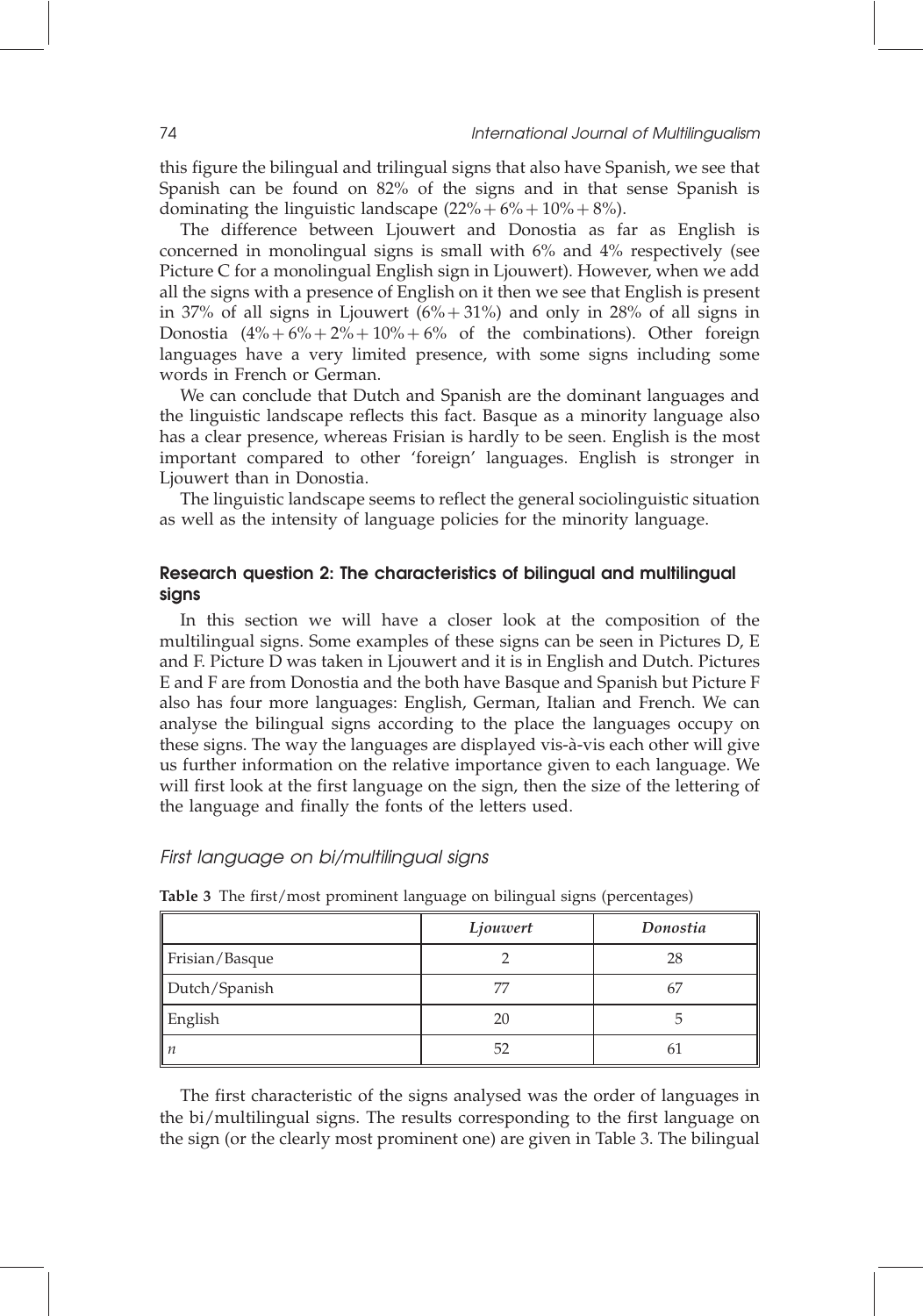Linguistic Landscape and Minority Languages 75



Picture D Dutch-English text (translation: vanaf = from)



Picture E Bilingual Basque-Spanish text (Basque bigger; translation: put)



Picture F Multilingual text in 6 languages (Spanish, English, German, Italian, French and Basque)

signs in both cities clearly differ from each other again when it comes to place of the minority language as the first language on bilingual signs. Frisian is the first language in only 2%, but Basque is used in 28% of all cases. For the international language English it is almost the reverse: one in every five bilingual signs in Ljouwert has English as the first language, whereas English plays a much less prominent role in Donostia. Both majority languages Dutch and Spanish do not differ so much, both are dominating most bilingual signs, although Dutch takes even more prominence.

#### Size of text in bi/multilingual signs

The second step was to analyse the size of the fonts of each language in all the bi/multilingual signs. The results are given in Table 4. In the case of Ljouwert most commonly the size of the texts on bi/multilingual signs are not the same, in most cases the majority language is bigger and in just a few cases the minority language is bigger.

The results for Donostia show more variety. In over half of the cases the majority language Spanish takes the most prominent place in terms of size, but also a substantial part is where Basque takes prominence. English is again the language that takes a modest place.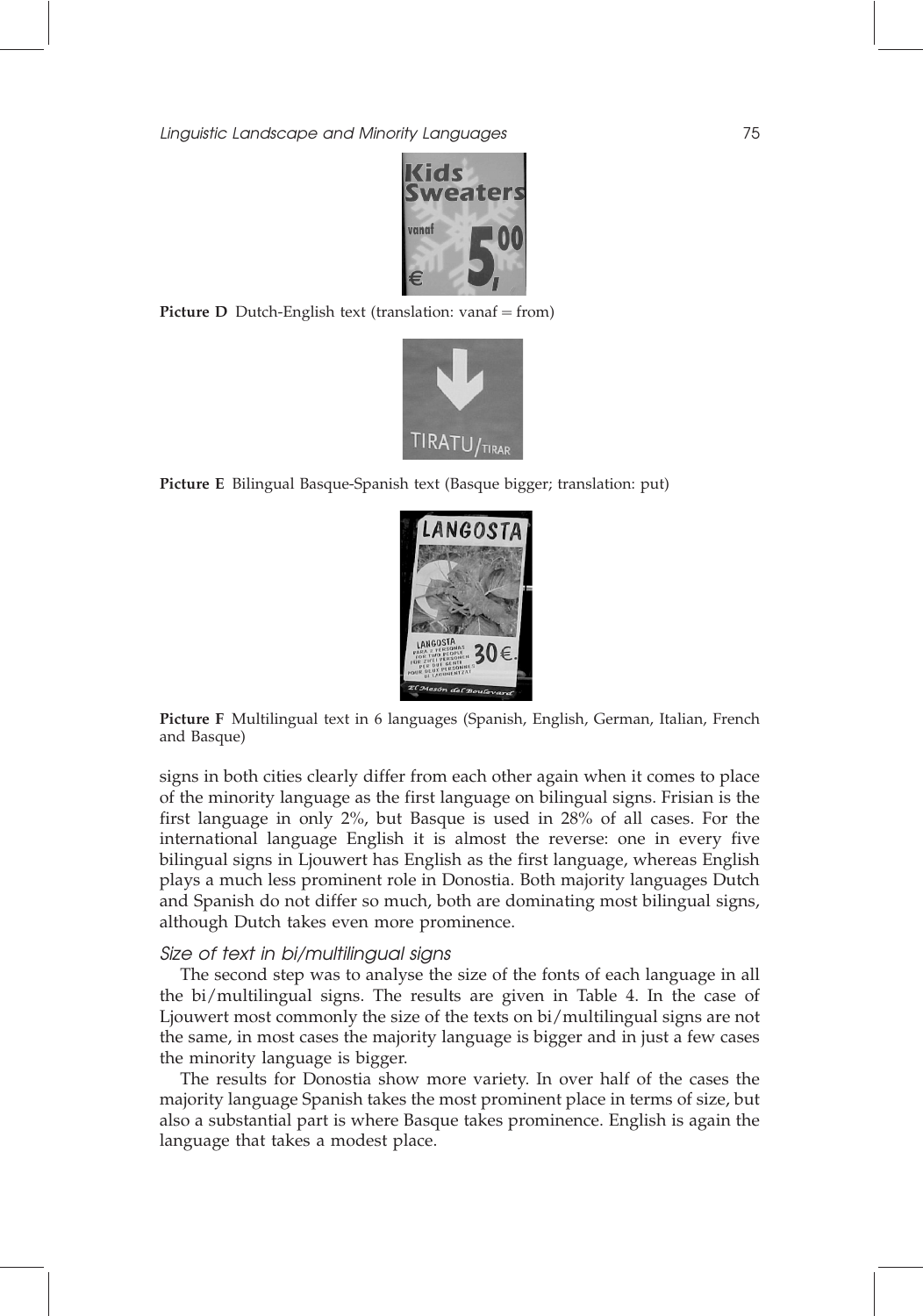|                                           | Ljouwert | Donostia |
|-------------------------------------------|----------|----------|
| All the same                              |          | 20       |
| Minority bigger                           |          | 14       |
| Majority bigger                           | 47       | 58       |
| $\blacksquare$ Majority + minority bigger |          |          |
| $\Delta$ Majority + foreign bigger        |          |          |

Table 4 Size of languages on bi/multilingual signs (percentages)

# Type of font on bi/multilingual signs

Table 5 Type of font on bi/multilingual signs (percentages)

| Type of font       | Ljouwert | Donostia |
|--------------------|----------|----------|
| Same all languages |          |          |
| Different          | 94       | 78       |
| II n               | 36       | 59       |

The next step is to look at the type of font used for the textual display of the language. The results indicating if the fonts are the same or not in the different languages are given in Table 5. The difference between Ljouwert and Donostia is obvious when it comes to the type of font. In the case of signs in Ljouwert, most signs in two or more languages have different fonts. In the case of Donostia it is quite common (22%) to have the same fonts in different languages.

## Amount of information

Another characteristic of bi/multilingual signs that was analysed was the amount of information given in each of the languages. The results are given in

| Information              | Ljouwert | Donostia |
|--------------------------|----------|----------|
| Same all languages       | 6        | 15       |
| Minority more            | 3        | 10       |
| Majority more            | 72       | 63       |
| Majority + minority more |          | 9        |
| Foreign more             | 17       | З        |
| Ambiguous                | 3        |          |
| $\boldsymbol{n}$         | 36       | 59       |

Table 6 Amount of information given on bi/multilingual signs (percentages)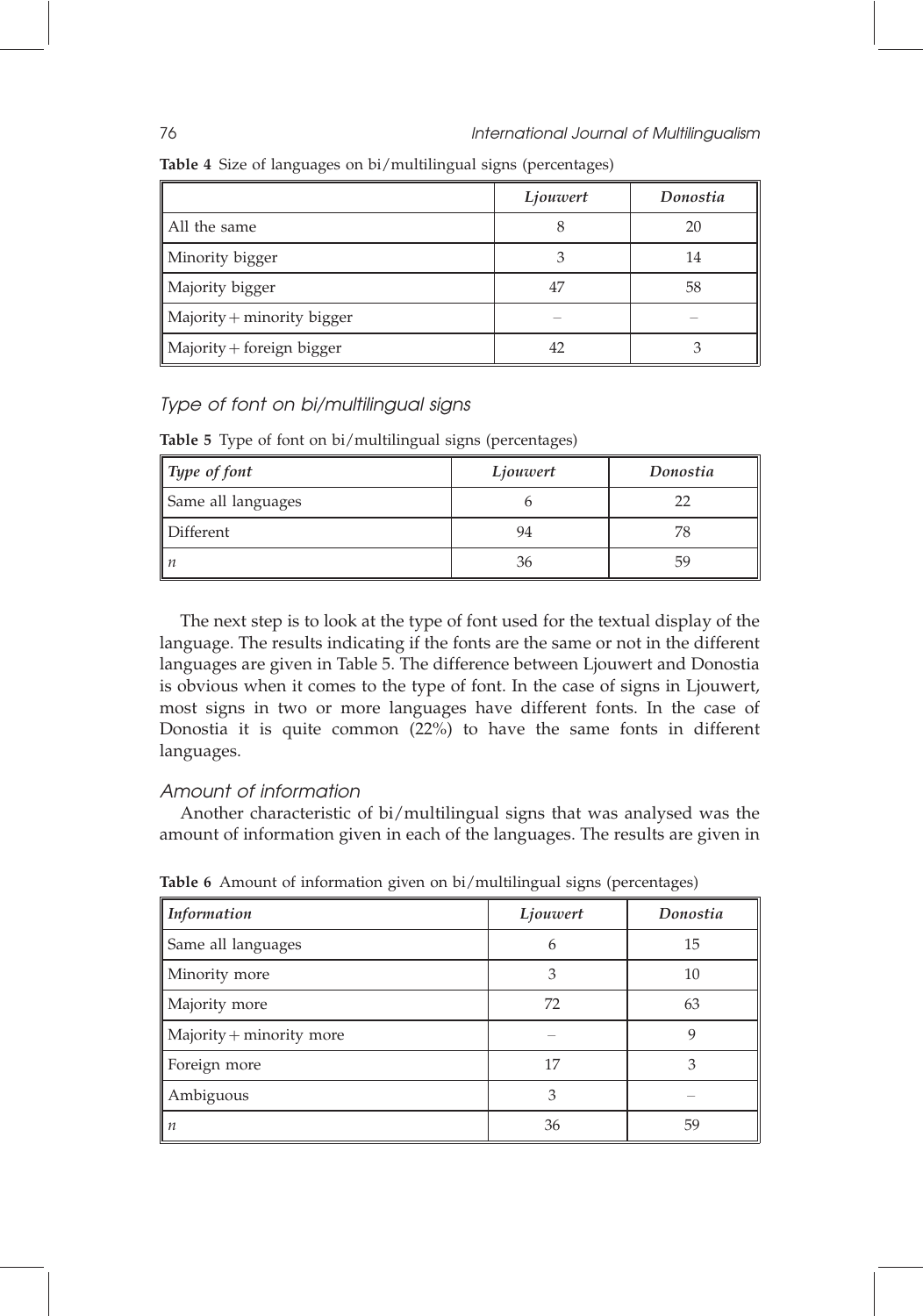Table 6. Again we observe an important difference between Ljouwert and Donostia when it comes to the amount of information provided.

In the case of Ljouwert, signs contain more information in Dutch than in other languages. The same trend can be observed in Donostia, but it is not as prominent. The information is repeated completely in one or more languages in a few cases. This repetition seldom happens in the case of Ljouwert but is more common in Donostia where it happens in one in every six bilingual signs. In a number of cases the information given in the foreign language, English, is more extensive than the information in the majority language Dutch. This hardly happens in Donostia.

#### Translation in bi/multilingual signs

A final characteristic included in this study was again the comparison of the information given in the different languages but focusing on the use of translation in the signs. The results are given in Table 7. In Ljouwert there is hardly any translation but there are a number of signs which have been classified as ambiguous because the text is in one language but it is not clear which language it is because of the similarities between Dutch, Frisian and English. The linguistic distance between Basque, Spanish and English avoids ambiguity regarding the languages in the signs in Donostia.

There is no official policy of dual language use in Friesland. The official policy has been for many years an 'either-or' system for language choice. Official government documents are published either in Dutch, or in Frisian. Using both Frisian and Dutch side by side in literal translation was seen as superfluous, because all inhabitants of Friesland were supposed to be able to read both languages. As mentioned above, only 67% of the population is able to read Frisian and in practice almost all official documents are published in Dutch, with the exception of a few documents in the field of culture.

The linguistic distance between Spanish and Basque is much larger and the official policy has been from the beginning to make all kinds of documents available in both languages. Even though the whole population can read Spanish, the translation is not considered superfluous. The official policy is reflected in the linguistic landscape not only in the case of official top-down signs but also in many cases when bottom-up signs are considered. In fact, the results indicate that in most cases we see some form of translation and only a bit less than one third of the signs have no translation. About 10% of the texts

| <i>Translation</i>  | Ljouwert                 | Donostia |
|---------------------|--------------------------|----------|
| Word to word        |                          | 10       |
| No translation      | 89                       | 31       |
| Partial translation | $\overline{\phantom{a}}$ | 56       |
| Ambiguous           | 11                       |          |
| $\vert n \vert$     | 36                       | 59       |

Table 7 Translation of texts in bi/multilingual signs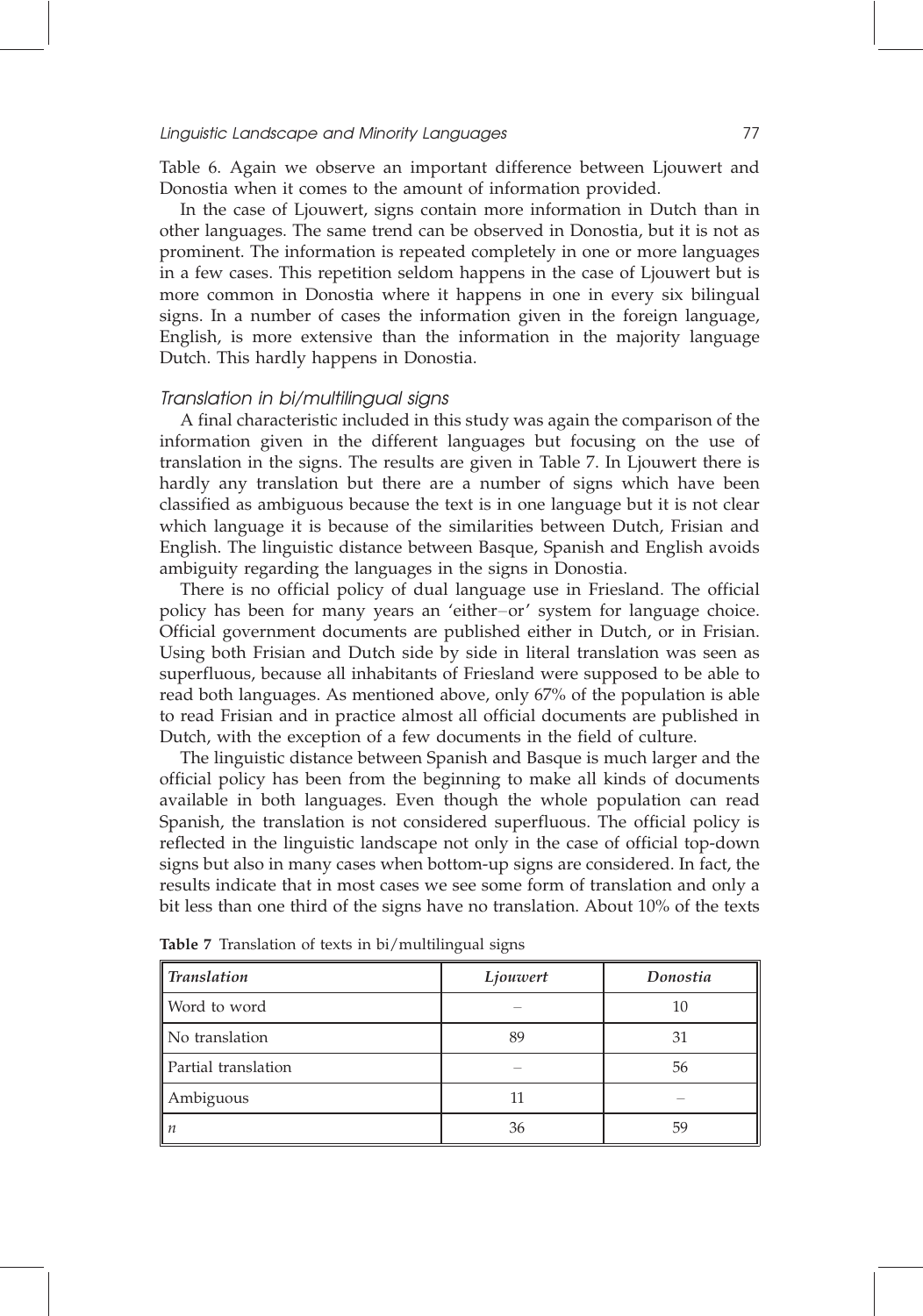are word-to-word translations, and most of them are official texts. In the case of partial translations the picture is less clear.

## Conclusions

When we try to summarise the order of dominance of the three languages, we see that Dutch is by far the most prominent language in the linguistic landscape of Ljouwert, followed by English as the second language and in the third place comes Frisian with a marginal presence. The order of languages in Donostia is Spanish first, Basque second and English third.

In both cities the majority language (Dutch or Spanish) is also more prominent in the signs regarding the size of the fonts, the position of the text as compared to other languages and the information given in the text.

The main differences between the two cities are related to the use of the minority language in language signs. There are more signs in Basque than in Frisian and this difference shows the effect of a strong language policy to protect the minority language on the linguistic landscape. The effect of this policy is not only reflected in top-down signs designed by the Town Hall or the County Hall but also in commercial signs. It is also interesting to observe that the same information is given in both official languages quite often in Donostia but not in Ljouwert. It is interesting to observe that the use of Basque in writing in language signs is much higher than the use of Frisian while Frisian is stronger as a language of oral communication than Basque. These findings clearly indicate the differences in language policy between the two contexts and how the active policy to promote Basque in the Basque Country has an important effect on the visibility of the Basque language both in topdown and bottom-up signs.

Another important finding of this study is the spread of English in the signs analysed in this study (see also Bhatia, 1992; Martin, 2002; Takashi, 1990). There are two interesting points to be mentioned as related to this spread. English is clearly the language of international communication and other 'strong' languages such as German and French are only marginally found in the data even though Germany is close to Ljouwert and France very close to Donostia. The use of English is more prominent in Ljouwert than in Donostia but its use in 28% of the signs of a main shopping street in Donostia shows that English is no longer marginal. Donostia is more touristic than Ljouwert and our data may not reflect the use of English in other Southern European cities but they show the shift from French to English as the language of international communication.

This study shows that the linguistic landscape has both an information and a symbolic function (Landry & Bourhis, 1997, see also Ben-Rafael et al., 2001). The informative function shown in the signs in the different languages indicates the language to be used in communication at shops and other businesses and also reflects the relative power of the different languages. The use of the different languages in the linguistic landscape also has a symbolic function mainly when language is a salient dimension of a linguistic group. According to Bourhis (1997: 27) the use of a specific language can 'contribute most directly to the positive social identity of ethnolinguistic groups'. For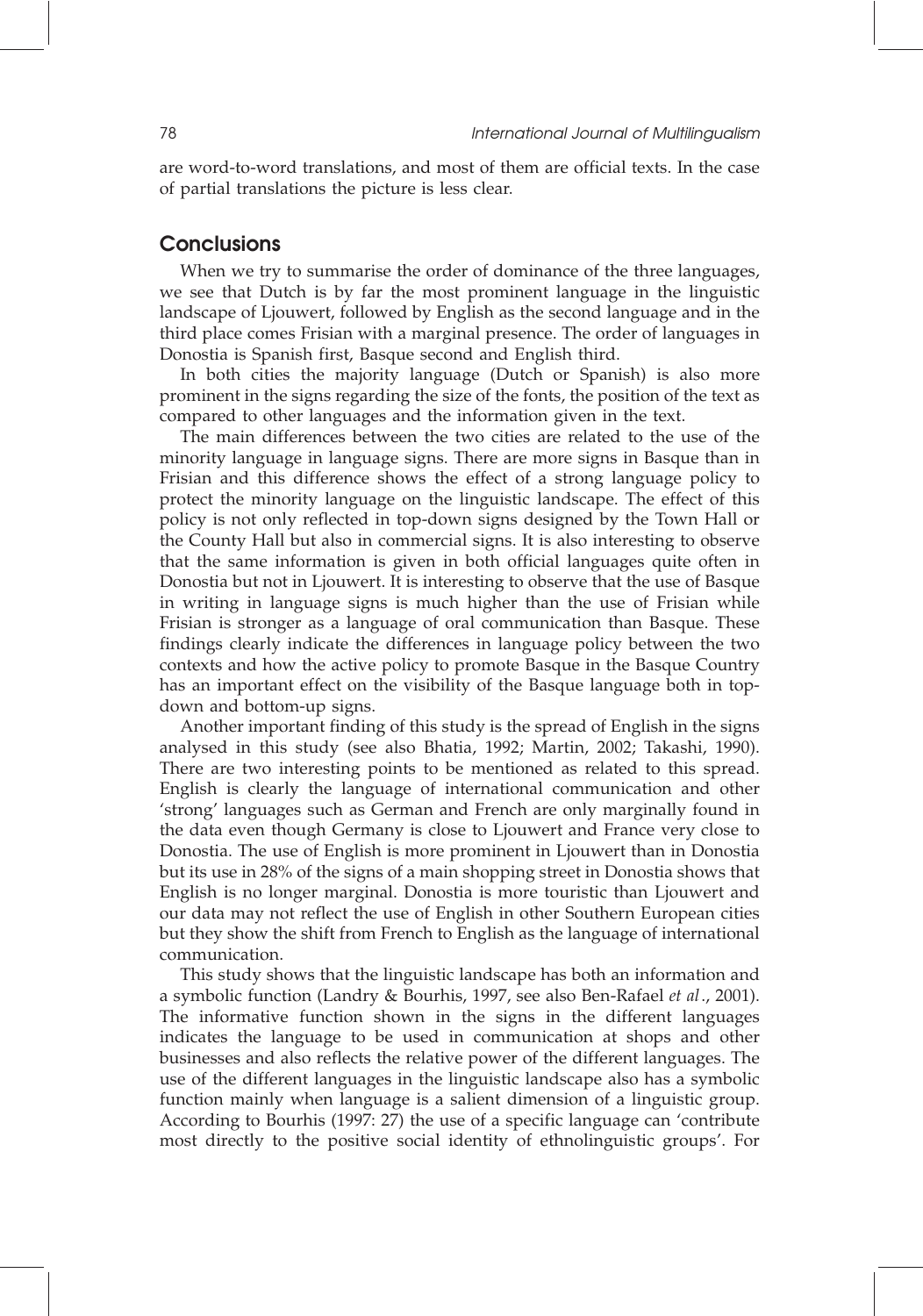example, the use of Basque in bilingual signs in Donostia is not only informative, because everybody can get the information in Spanish, but it has an important symbolic function which is related to affective factors and the feeling of Basque as a symbol of identity.

On the other hand, the use of English in commercial signs could be interpreted as informational mainly for foreign visitors but it is obvious that its increasing presence has a strong symbolic function for the local population as well in both Friesland and the Basque Country. Using English can be perceived as more prestigious and modern than using the local languages (see also Piller, 2001, 2003) but it can have important consequences for the future of the other languages present (see Ammon et al., 1994; Phillipson, 2003).

This study is limited to the analysis of linguistic signs in only two streets but shows the important role of the linguistic landscape and its relationship to linguistic policy in multilingual contexts. The linguistic landscape can provide a different perspective when analysing the sociolinguistic situation (Williams & Van der Merwe, 1996: 56). The linguistic landscape does not necessarily reflect the use of the languages in oral communication but it provides information about written communication between language users.

#### **Correspondence**

Any correspondence should be directed to Prof. Jasone Cenoz, University of the Basque Country, Julianategi, Arriola 2, Donostia-San Sebastian 20018, Spain (jasone.cenoz@vc.ehu.es).

#### References

- Ammon, U., Mattheier, K.J. and Nelde, P.H. (1994) English only? In Europe. Sociolinguistica 8 (Special Issue).
- Ben-Rafael, E., Shohamy, E., Amara, M.H. and Trumper-Hecht, N. (2001) Linguistic landscape and multiculturalism: A Jewish-Arab comparative study. Unpublished research report.
- Bhatia, T.K. (1992) Discourse functions and pragmatics of mixing: Advertising across cultures. World Englishes 11, 195-215.
- Cenoz, J. (2001) Basque in Spain and France. In G. Extra and D. Gorter (eds) The Other Languages of Europe (pp. 45-57). Clevedon: Multilingual Matters.
- Cenoz, J. (2005) English in bilingual programs in the Basque Country. International Journal of the Sociology of Language  $171, 41-56$ .
- Cenoz, J. and Jessner, U. (eds) (2000) English in Europe: The Acquisition of a Third Language. Clevedon: Multilingual Matters.
- Eurobarometer (2001) Eurobarometer 54 Special Europeans and languages. Brussels: INRA (Europe). On WWW at http://europa.eu.int/comm/education/policies/ lang/languages/ barolang\_en.pdf. Accessed 21.12.04.
- Euskararen Jarraipena III. La Continuidad del Euskera III. La Continuite´ de la Langue Basque II (2003) Vitoria-Gasteiz: Eusko Jaurlaritza.
- Gorter, D. (2001) A Frisian update of reversing language shift. In J.A. Fishman (ed.) Can Threatened Languages be Saved? Reversing Language Shift: A 21st Century Perspective (pp. 215-233). Clevedon: Multilingual Matters.
- Gorter, D. (2005) Three languages of instruction in Fryslân. International Journal of the Sociology of Language 171, 57-74.
- Gorter, D. and Jonkman, R.J. (1995) Taal yn Fryslân op 'e nij besjoen. Ljouwert-Leeuwarden: Fryske Akademy.